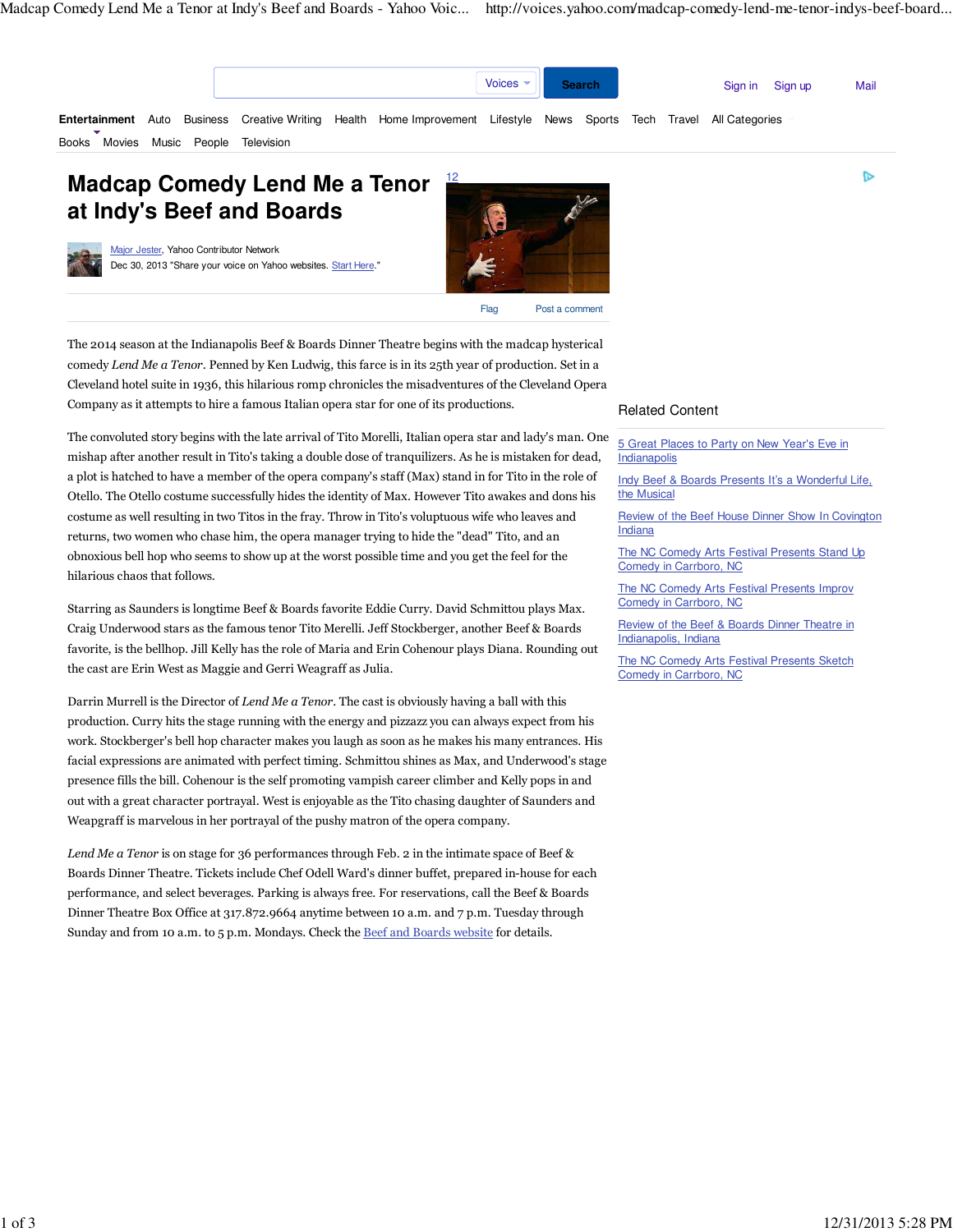| <b>Related Results</b>           | Sponsored Results                                                                                           |
|----------------------------------|-------------------------------------------------------------------------------------------------------------|
| <b>DrOz Diet Pill - \$5</b>      | Special Report by DrOz - 1 Diet Pill Burns Fat w/o Diet or<br>Exercise!<br>usdietnews.com/WeightLossSecret  |
| <b>DrOz Wrinkle Cream \$5</b>    | Read this special report (on DrOz) on 1 new Wrinkle Cream that<br>Works!<br>antiagingworld.org/5DollarCream |
| <b>1 Trick To Lose Belly Fat</b> | How To Lose At Least 21 Lbs of Stomach Fat in Just 1 Month                                                  |
| <b>Brain Training Games</b>      | www.healthylifestylez.com<br>Train memory <b>and</b> attention with scientific brain games.                 |
|                                  | www.lumosity.com                                                                                            |

#### Published by Major Jester

Once an actor, always a poet, formerly a professional speaker, and previously engaged in agriculture, Major currently writes for several venues. He carries a BS degree in Geology, a love of history, photogra... View profile

#### **NC Comedy Arts Festival Presents Comedy for the Month of February 2010 in Carrboro...**

Guide to February 4-February 27, 2010 at the NC Comedy Arts Festival. Carrboro, NC becomes the Comedy Central of NC w/ comedy skits for all! Great place for a Valentine's Day date or pre- Mardi Gras dose of fun!



If you want a good laugh and a live show then check out these three comedy clubs in the Tampa Bay area. Two are

in Tampa: Ybor & Carrollwood, while the other is in Pinellas. C...

#### **Review of Butler University in Indianapolis, Indiana**

If you go to school in Indiana you really won't be going to the boondocks. If you choose Butler University you will find yourself in Indianapolis, a large metropolitan area with plenty to see and do, on and off campus.

#### **5 of Chicago's Best Comedy Clubs**

A review of five of Chicago's best comedy clubs.

#### **The Best Comedy Clubs in Manhattan, New York**

Comedy clubs in New York usually feature top-class comedy acts. Of course, this is mostly due to the fact that this is New York, and a mediocre comedian isnft likely to last long.

#### **0 Comments**

**Sign in to Comment**

# **Entertainment Auto YAHOO VOICES**

**Business**

### **ALSO ON YAHOO**

Autos Finance Maps

Movies Sports

Shopping

## **YAHOO CONTRIBUTOR NETWORK**

**Join / Sign in Help**

**Community** Resources Blog